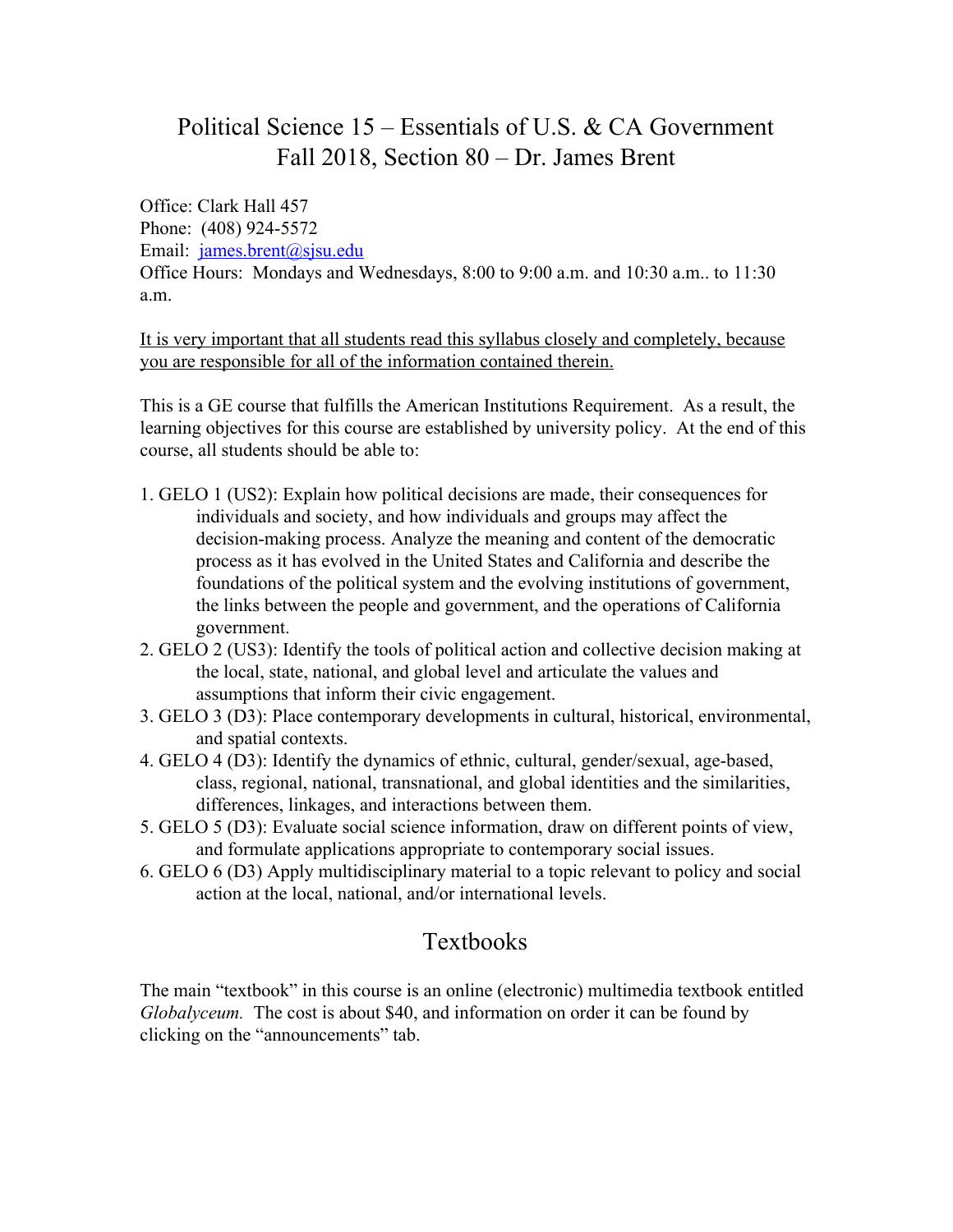## Course Modules (What You Are Responsible For)

This course is divided into 9 topics, or "modules." Modules will always begin and end on Mondays at noon. Most modules last 2 weeks, but modules 2 and 9 last only one week. The specific dates for both can be found on the Canvas site and in the "List of Course Modules and Assigned Readings" below.

Each of the 9 modules contains the following elements. You must complete each element of each module:

- 1. Assigned Readings Each module has an assigned reading from Globalyceum or the California government textbook that you will be responsible for on the exams.
- 2. Lectures Each module has one or more lectures that you must view. You will be responsible for the content of these videos on the exam.
- 3. Web-Based Activity (Research Assignment) In each module, you will be asked to write a short paper based on internet research on a particular issue related to that module. **Web-based activities are always due on Mondays at noon.**

In addition, there will be a midterm, a final exam, and a final paper.

There are a maximum of 220 possible points, which are distributed accordingly:

| <b>Web-Based Research Assignments</b>      | 80 points |  |
|--------------------------------------------|-----------|--|
| Midterm Exam (October 18 or 19)            | 40 points |  |
| Final Exam (December 13 or 14)             | 40 points |  |
| Outline & List of Sources (due October 29) | 10 points |  |
| Research Paper (due Nov. 30 or Dec. 14)    | 50 points |  |

| Think return graded for the completent or addigined onded on the following beare. |                |                 |                    |
|-----------------------------------------------------------------------------------|----------------|-----------------|--------------------|
| $A = 93 - 100\%$                                                                  | $A = 90-92%$   | $B+ = 88-89%$   | $B = 83 - 87%$     |
| $B - 80 - 82%$                                                                    | $C+ = 78-79%$  | $C = 73 - 77\%$ | $C = 70 - 72\%$    |
| $D+ = 68-69%$                                                                     | $D = 63 - 67%$ | $D = 60 - 62%$  | $F = 59\%$ or less |

Final letter grades for the course will be assigned based on the following scale:

# The Assignments Explained

**Web-Based Assignments** -- For each of the 9 modules of this course, you will be given a activity/assignment relevant to that particular module. Usually, the activity will require you to locate and retrieve information from the Internet and present an analysis of that information to your classmates, although some involve taking and submitting pictures. More information about the specific activities can be found from the course homepage by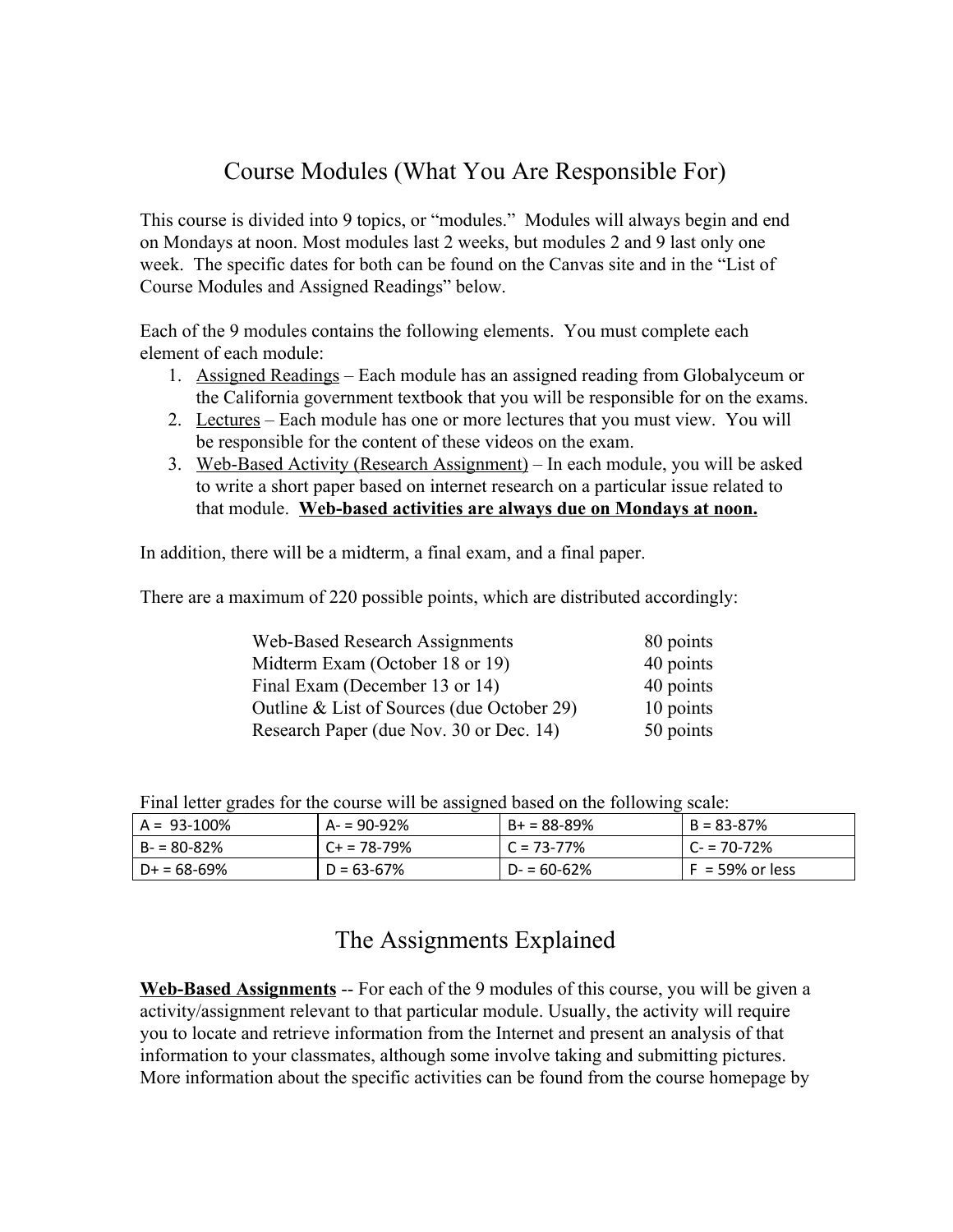clicking on the icon that says "assignments".

You should complete 8 of the 9 assignments. Assignments are worth 10 points each, These assignments will not be accepted if submitted later than the end of the "grace period" (explained below), no matter what the reason. However, students can skip one assignment without suffering any damage to their grade in the course. If a student submits more than 8 assignments, I will count only their 8 highest scores

**The Midterm and Final Examinations** -- In this course, you will be required to take a midterm exam and a final exam. These exams will be administered on-line and are, therefore, open-book, open-note exams. Each exam will be a combination of short-answer, multiple-choice and essay questions. The final exam is NOT cumulative. The midterm covers modules 1-5 and the final exam covers modules 6-9. Each exam will be available on-line for a 48-hour period. You must begin the exam within that 48-hour period. You will have 90 minutes to complete each exam. Access to course lectures and Globalyceum will be disabled once the exam period begins.

# Research Paper

Trump & the Republican Congress have already challenged many of the fundamental assumptions and practices of American government. For your research paper, you will be asked to select one specific proposal Trump or Congress has made or action they have taken and argue for or against its adoption.

This assignment has three parts:

- *1.* Topic Selection & Approval (0 points)
- *2.* Outline & List of Sources (10 points)
- *3.* Paper (50 points)

### Step 1 - Topic Selection & Approval (due Monday, October 1)

Please send me an email [\(james.brent@sjsu.edu\)](mailto:james.brent@sjsu.edu) telling me what specific proposal or action you want to write about. I will send you a reply email letting you know whether your topic is approved or not. There are NO points associated with this.

#### Step 2 – Outline & List of Sources (due Monday, October 29)

Using the "assignment" tab in Canvas, please submit a one-page outline of your paper, along with a list of 15 sources that you might use in the paper. These sources should be credible, unbiased sources, and at least five (5) should be peer-reviewed articles, law review articles, or other academic sources. You should use proper bibliographic form, but I do not care whether you use MLA, APA, or another style. [Please note: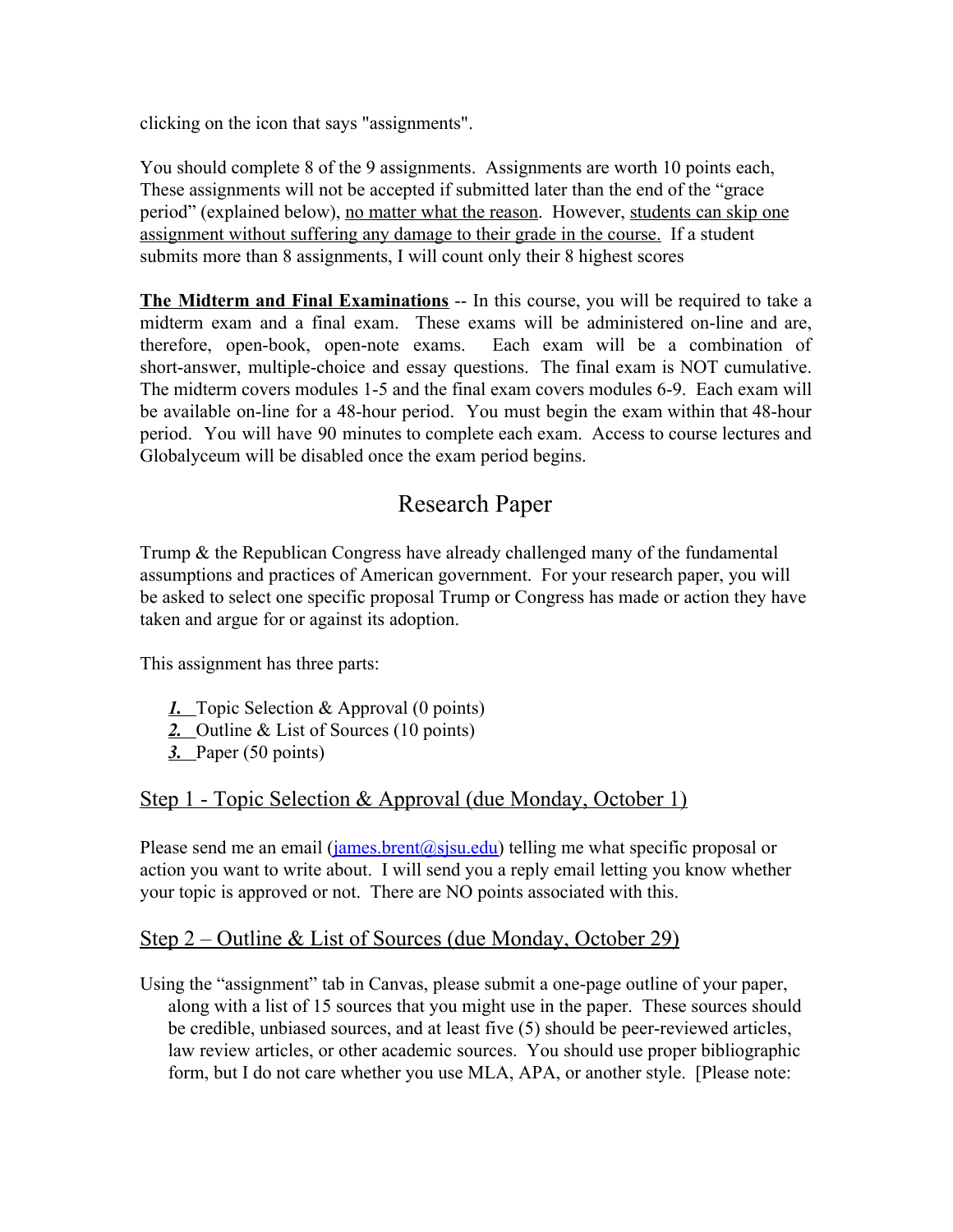By listing sources here, you are NOT committing yourself to using those exact sources in your final paper.]

### Step 3 – The Paper (due November 30 or December 14)

Your final draft should be a minimum of 8 pages long and should use a minimum of 8 high-quality sources. Please note several important aspects of this assignment:

- This is an <u>analytical paper</u>. In other words, your paper should be devoted to defending your conclusion using logic and evidence. It should use only credible sources, and it should back up its assertions with facts taken from credible sources. It should also consider both sides of the issue.
- This is a research paper. That means that you should conduct research to find relevant information to support your conclusion. Although I am interested in your opinion, you must be able to support that opinion with facts and figures and evidence. You will obtain these facts and figures and evidence from your research. Please note that the better and more numerous your sources, the higher your grade is likely to be. Academic sources are especially encouraged. *Papers that use only web sites as sources cannot receive a "A" or "B." Papers that use Wikipedia or an online encyclopedia as a source cannot receive an "A."*
- This is a paper about government. Although your paper should certainly address the issue of whether the proposal is a good idea (would it work?), it should also address issues such as its constitutionality, its effect on federalism, its effect on separation of powers (if any), etc.
- *●* You must provide attribution. In an academic paper, you must cite your sources within the text of the paper, as well as provide a "works cited" page at the end. This applies both to direct quotes from other authors AND circumstances in which you merely use the ideas or information reported by another author. *Please note: all papers are automatically submitted to Turnitin.com.*
- Your writing counts. Points will be deducted for poor spelling and grammar.
- Effort counts. This paper should be at least 8, typed, double-spaced pages long, and it should use a minimum of 8 sources. Papers that demonstrate more effort are more likely to receive a higher grade than papers that demonstrate less effort.
- Certain Topics Are Off Limits There are several topics that you may not write about. These include any proposals or actions related to gay marriage, marijuana, abortion & birth control, the death penalty, or gun control.

### My Late Policy

**The Research Paper** – I do accept the research paper if submitted late. In fact, there are two alternative due dates for the research paper. If you submit the paper by noon on Friday, November 30, you will receive written feedback from me along with your grade (although you will not receive the opportunity to revise the paper – merely feedback that explains how your grade was arrived at). If you want extra time to work on your paper, you may submit it by noon on December 14 and it will be considered "on time," but it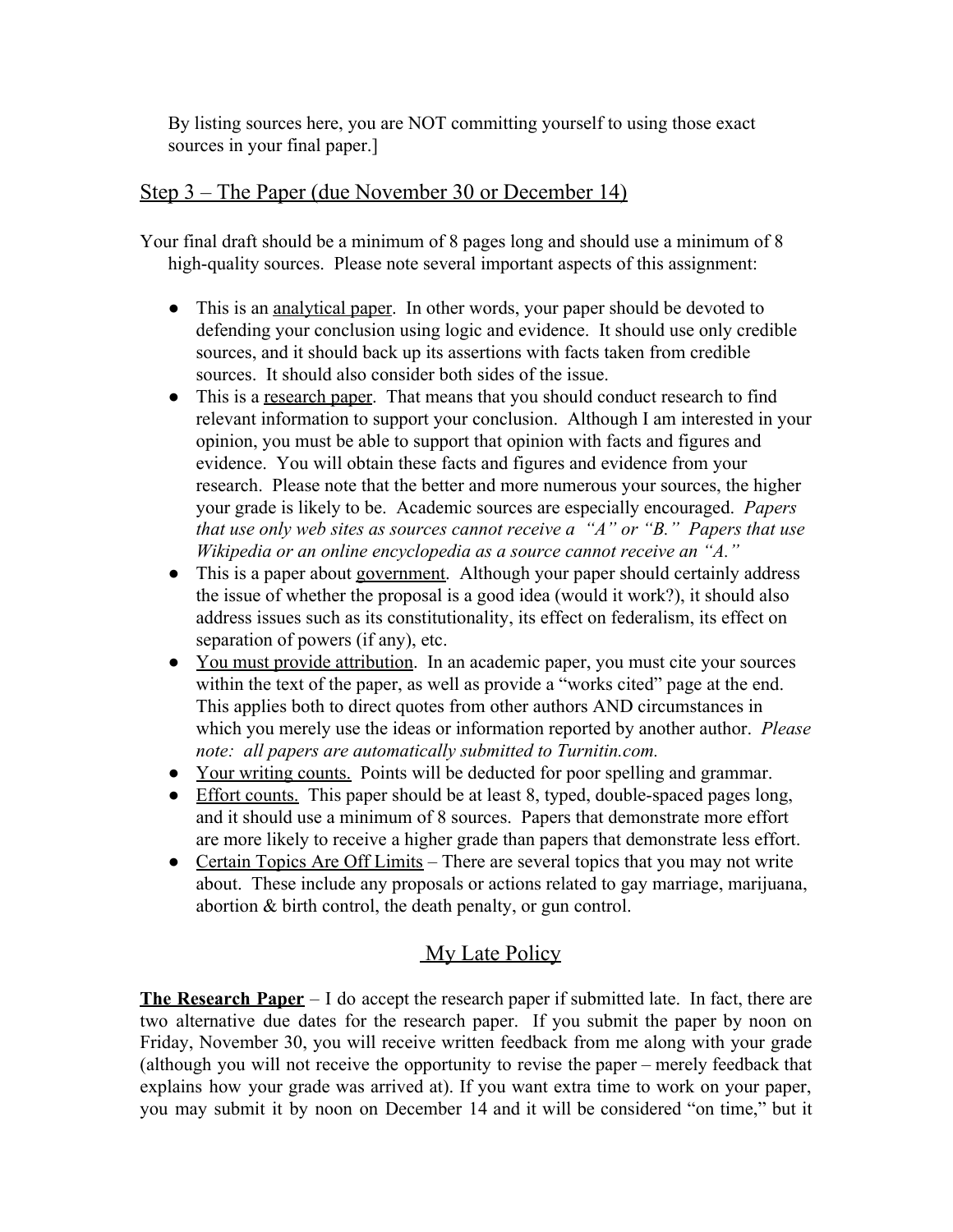will not receive any written feedback from me. Papers submitted after noon on December 14 will be considered late and will receive a penalty of one letter grade.

**The Web-Based Research Activities** – I do NOT accept these assignments late, regardless of the excuse. There are no exceptions to this policy whatsoever. However, to accommodate students who have technical difficulties, you do enjoy a 60-minute "grace period." If you miss the submission deadline due to technical issues, you may email it to me instead at  $\frac{1}{\text{ames.} \text{brent}(a)$  sisu.edu. However, I must receive the submission with in 60 minutes of the original due date and time (in other words, no later than 1:00 p.m. on the due date). Under no circumstances will I accept assignments submitted after the grace period expires.

### Contacting Me

I am happy to receive your questions and feedback. I would ask that you contact me in one of two ways:

- 1) via email at  $\frac{1}{\text{ames.}}$ brent $\omega$ s isu.edu
- 2) From Canvas -- click "Inbox" and then the "new message" icon at the top to send me a message

#### *Please do NOT use the "comment" feature to send me messages, as I do not receive all of them.*

In addition, I will occasionally post "announcements" in Canvas. It is very important that you make sure to read all of these announcements.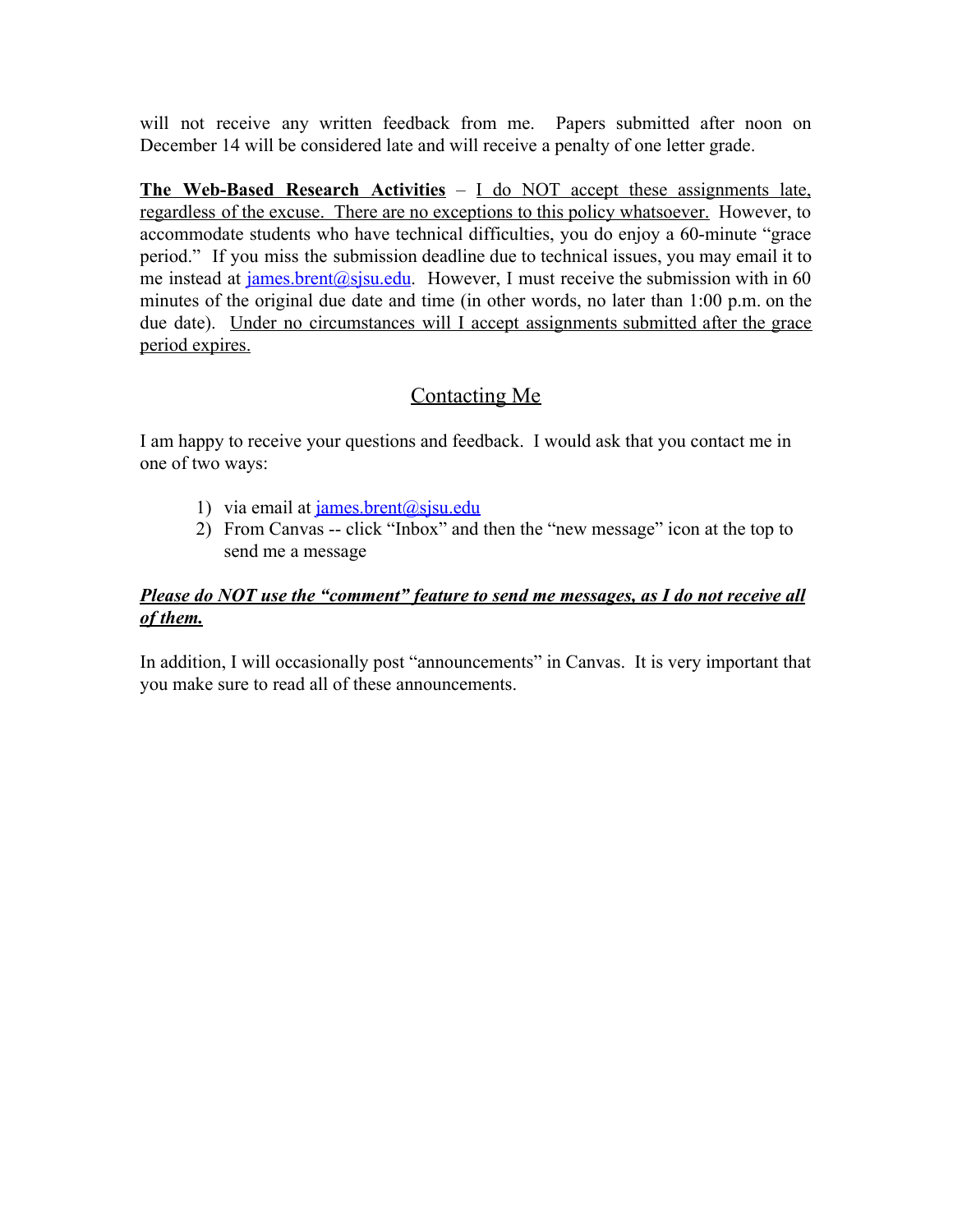### List of Course Modules and Assigned Readings

- Module #1 The American Constitution (August 21 September 3) --READING: Globalyceum, Module 1 --ASSIGNMENTS DUE: Monday, September 3 at noon
- Module #2 Federalism (September 3- September 10) --READING: Globalyceum, Module 2 --ASSIGNMENTS DUE: Monday, September 10 at noon
- Module  $#3$  Civil Liberties & Civil Rights (September 10 September 24) --READING: Globalyceum, Module 3 --ASSIGNMENTS DUE: Monday, September 24 at noon
- Module #4 American Elections (September 24 October 8) --READING: Globalyceum, Module 4 --ASSIGNMENTS DUE: Monday, October 8 at noon
- Module #5 Political Parties & Interest Groups (October 8 October 22) --READING: Globalyceum, Module 5 --ASSIGNMENTS DUE: Monday, October 22 at noon
	- MIDTERM ON THURSDAY/FRIDAY, OCTOBER 18/19
- Module #6 Congress (October 22 November 5) --READING: Globalyceum, Module 6 --ASSIGNMENTS DUE: Monday, November 5 at noon
- Module  $#7$  The Presidency & the Executive Branch (November 5 November 19) --READING: Globalyceum, Module 7 --ASSIGNMENTS DUE: Monday, November 19 at noon
- Module #8 The Judiciary (November 19 December 3) --READING: Globalyceum, Module 8 --ASSIGNMENTS DUE: Monday, December 3 at noon
- Module #9 California Politics and Government (December 3 December 10) --ASSIGNMENTS DUE: Friday, August 10 at noon

FINAL EXAM ON THURSDAY/FRIDAY, DECEMBER 13/14